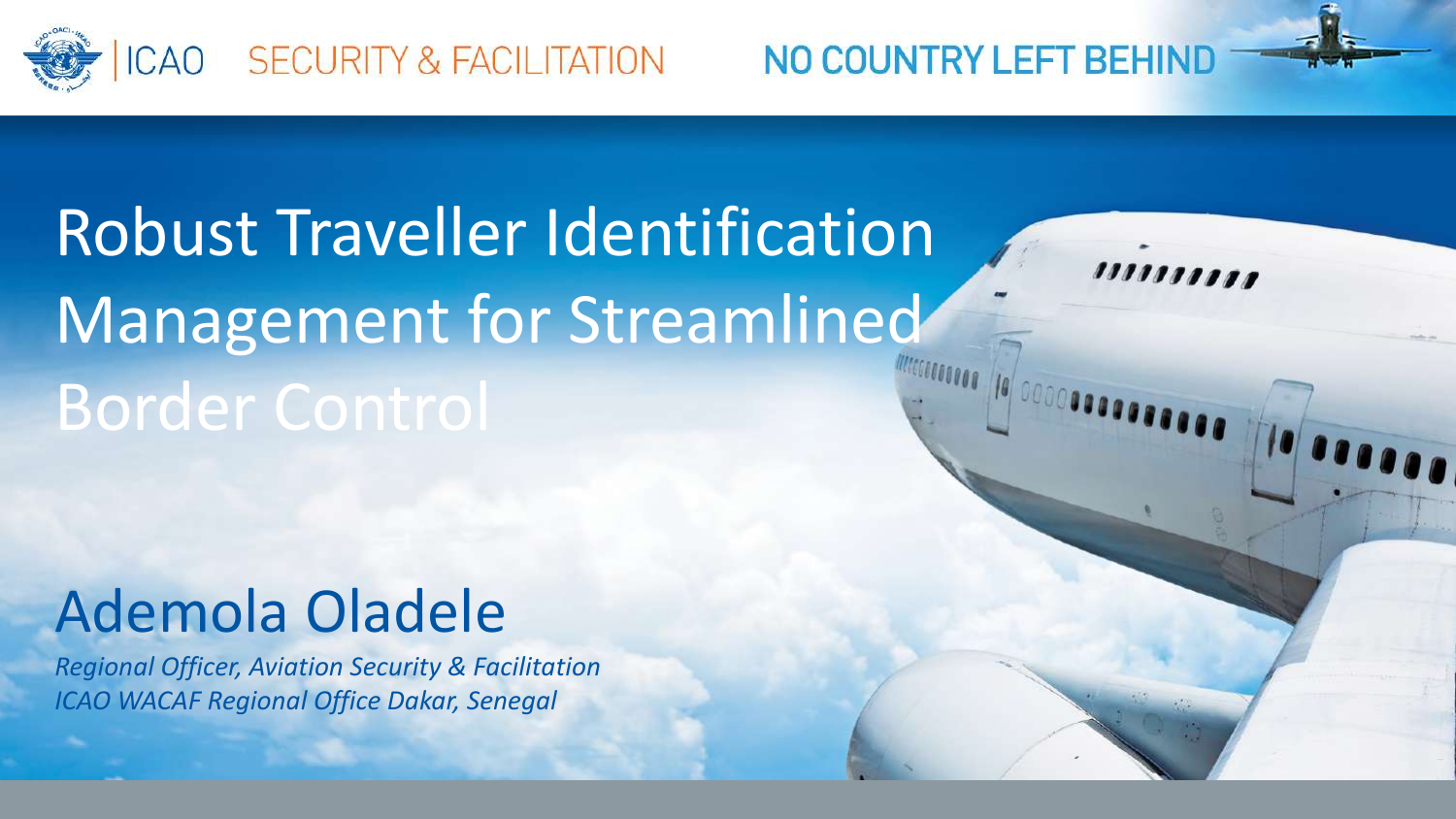

## **ICAO** mandate for Facilitation programmes

A 39 endorsed the future work programme (2017-2019) for the 3 Facilitation programmes:

 $\Box$  Annex 9 – Facilitation

 $\Box$  ICAO Traveller Identification Programme (TRIP) Strategy

 $\Box$  ICAO Public Key Directory (PKD)

### **Resolution A39-20 Appendices:**

**A : Development and implementation of facilitation provisions**

**B** : National and international action in ensuring the security and integrity of traveller identification and border controls

**C**: National and international action and cooperation on **facilitation matters**

**D** : Passenger data exchange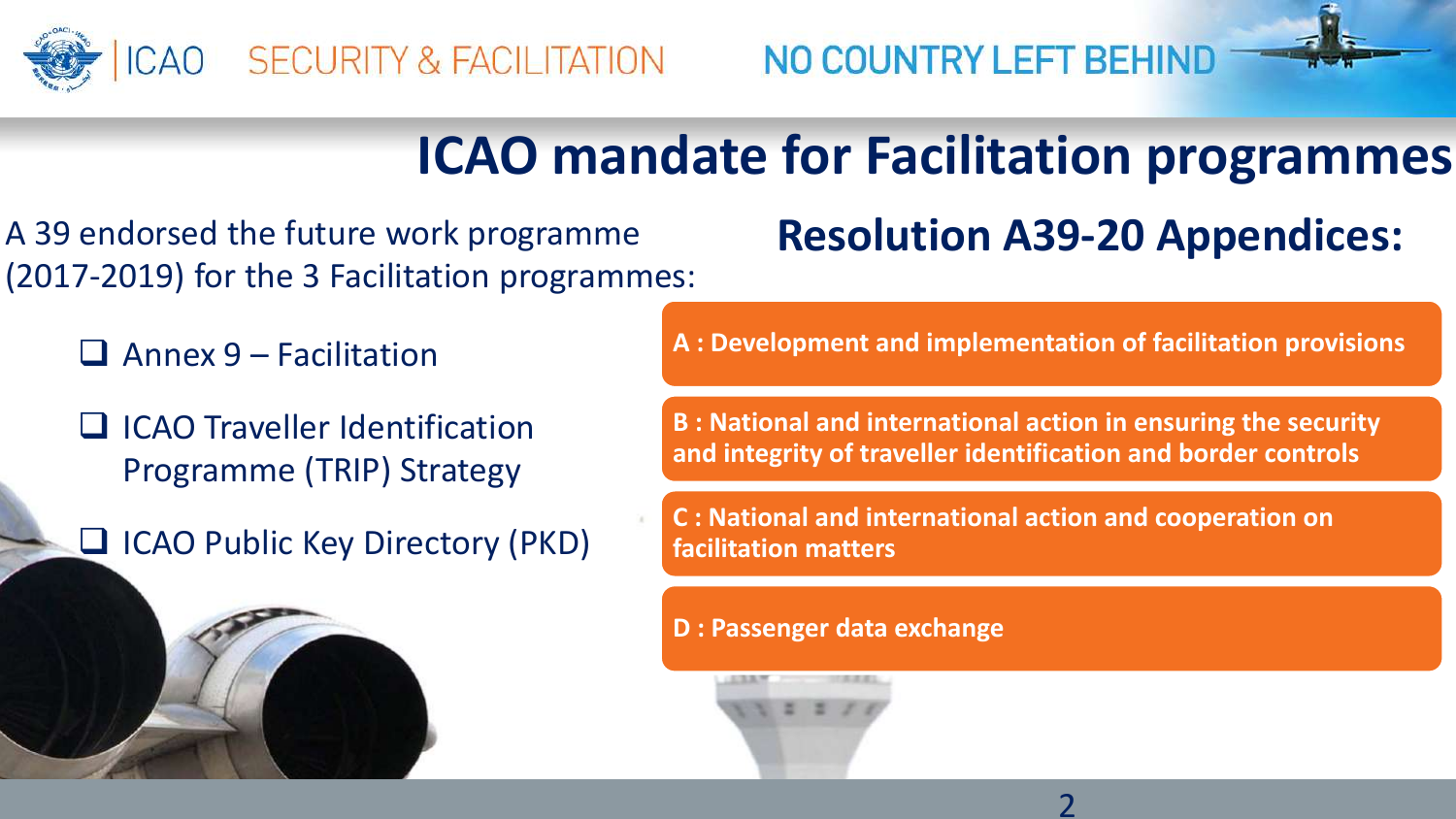

## **Annex 9 -** *Facilitation*



- Use ICAO PKD to validate eMRTDs
- Biometric matching against holder of document
- Query INTERPOL's SLTD database

**http://www.icao.int/Security/FAL/ANNEX9/Pages/Publications.aspx**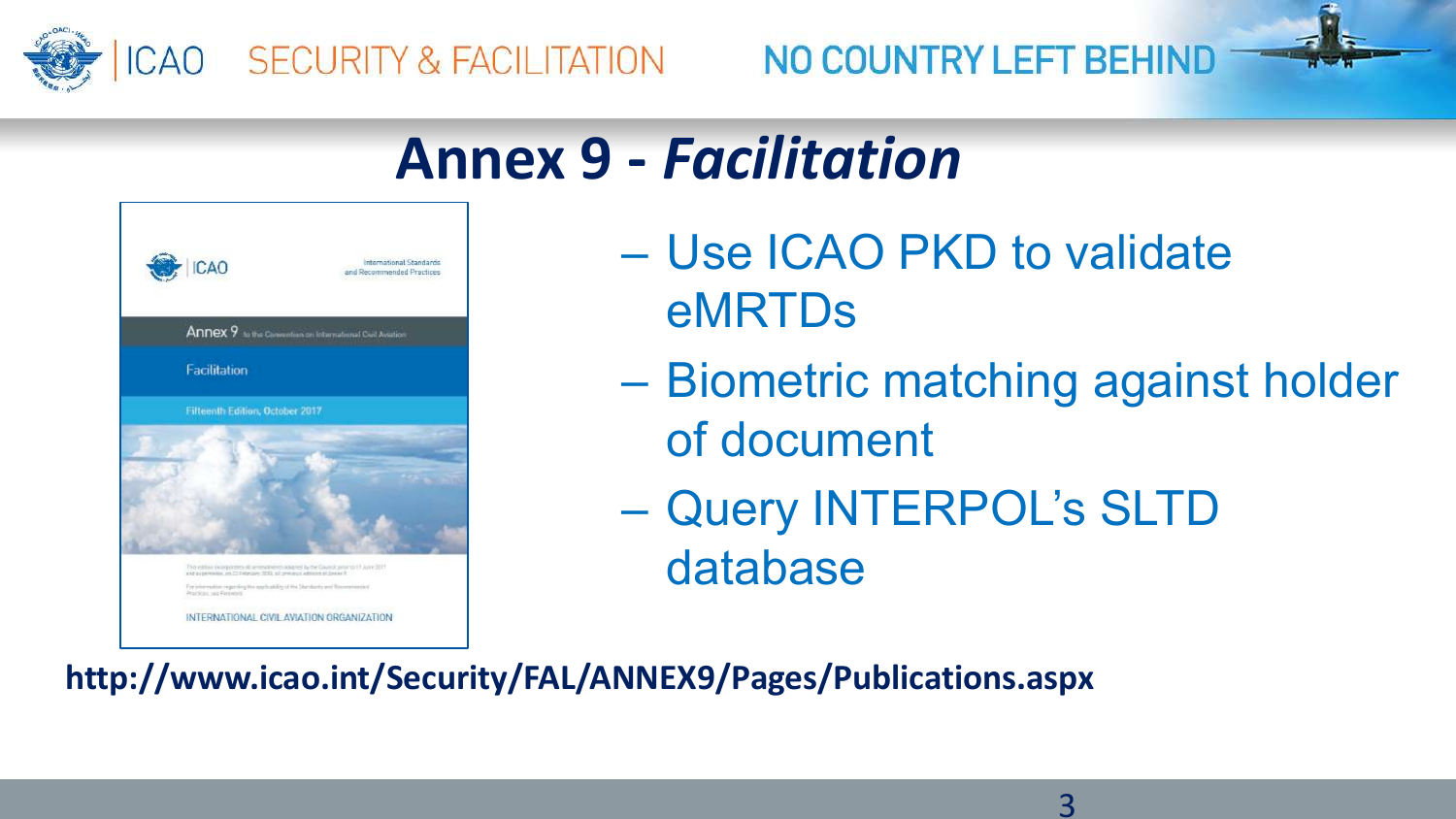

## **The 5 elements of the ICAO TRIP Strategy: All items are Border Security tools**



- **Machine Readable Travel Documents (MRTDs)**
- **Advance Passenger Information (API)**
- **Passenger Name Record (PNR)**
- **INTERPOL Stolen and Lost Travel Documents (SLTD) database**
- **ICAO Public Key Directory (PKD)**
- **Watch lists**
- **E-Visas**
- **''Trusted'' or ''expedited'' travellers**

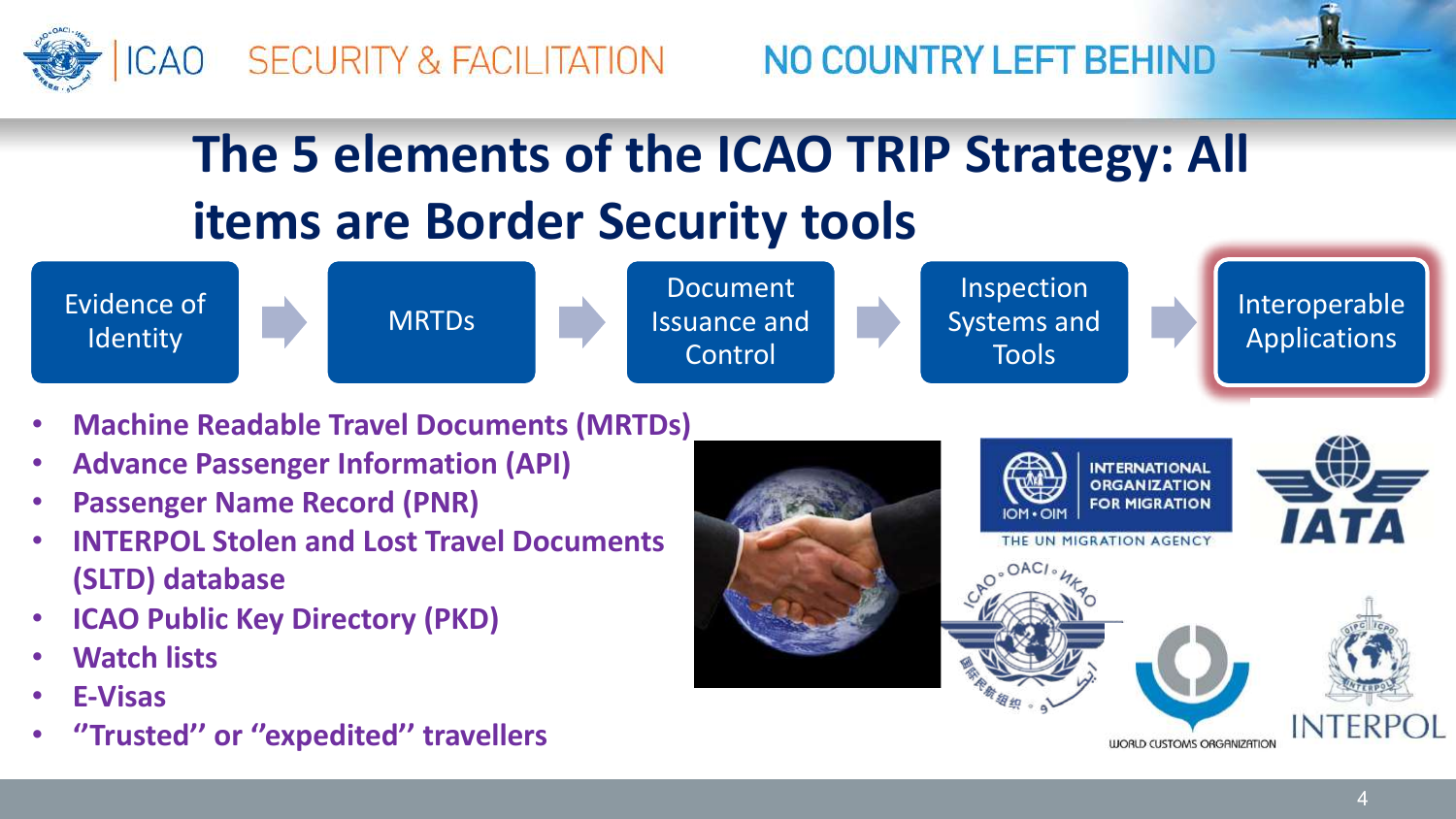

## Doc. 9303, Part 9 / ICAO Vision on Biometrics (2)

**Doc 9303** considers only three types of biometric identification systems

With respect to the storage of these three biometric features in the contactless IC of an eMRTD, the issuing State or organization SHALL conform to the relevant international standard

The three types of biometrics:

- Facial recognition MANDATORY. MUST comply to ISO/IEC
- Fingerprint recognition OPTIONAL. If used. MUST comply to ISO/IEC
- Iris recognition  $-$  OPTIONAL. If used. MUST comply to  $ISO/IEC$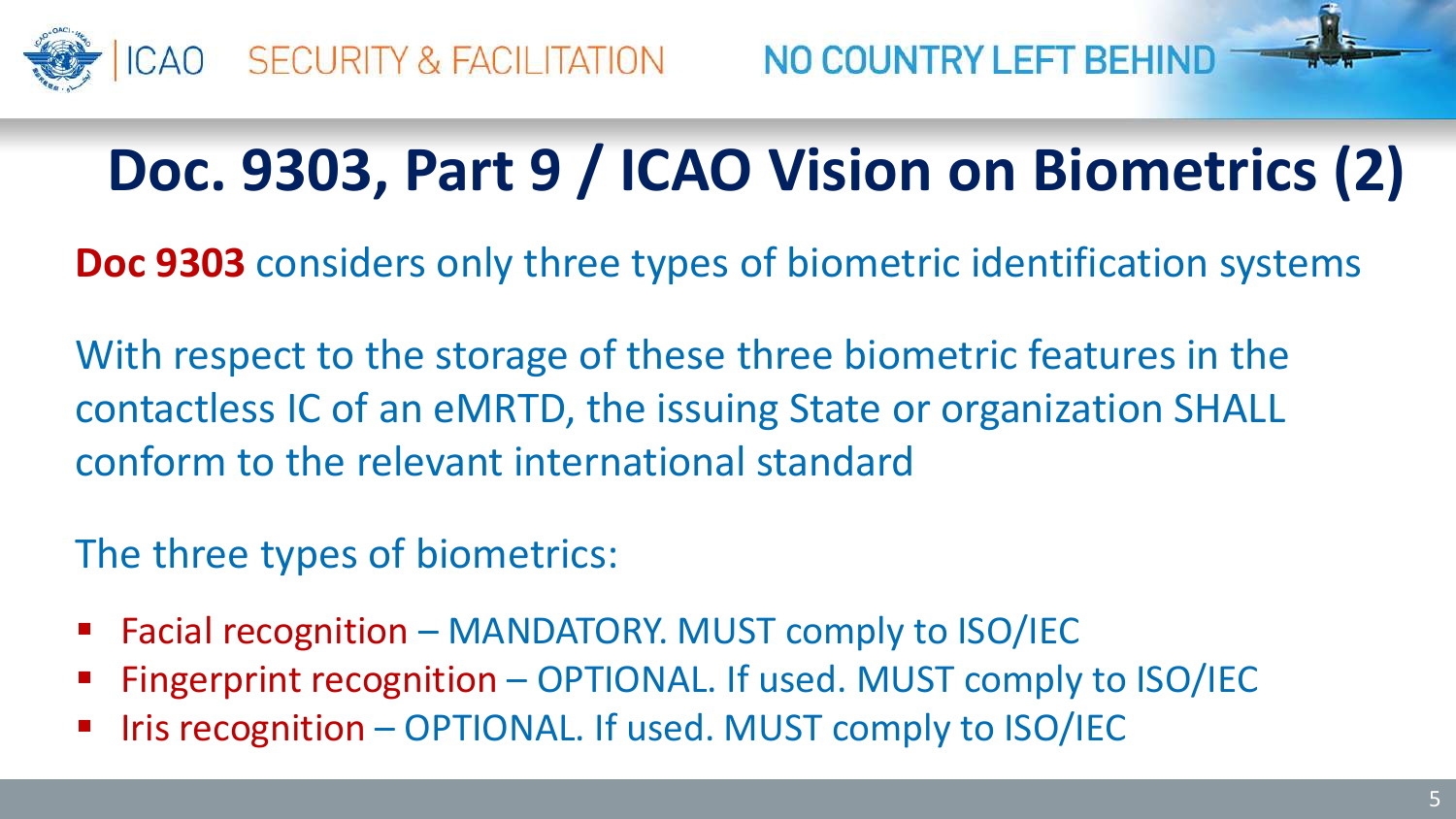

## Doc 9303: International Specifications for MRTDs









6

#### **http://www.icao.int/Security/FAL/TRIP/Pages/Publications.aspx**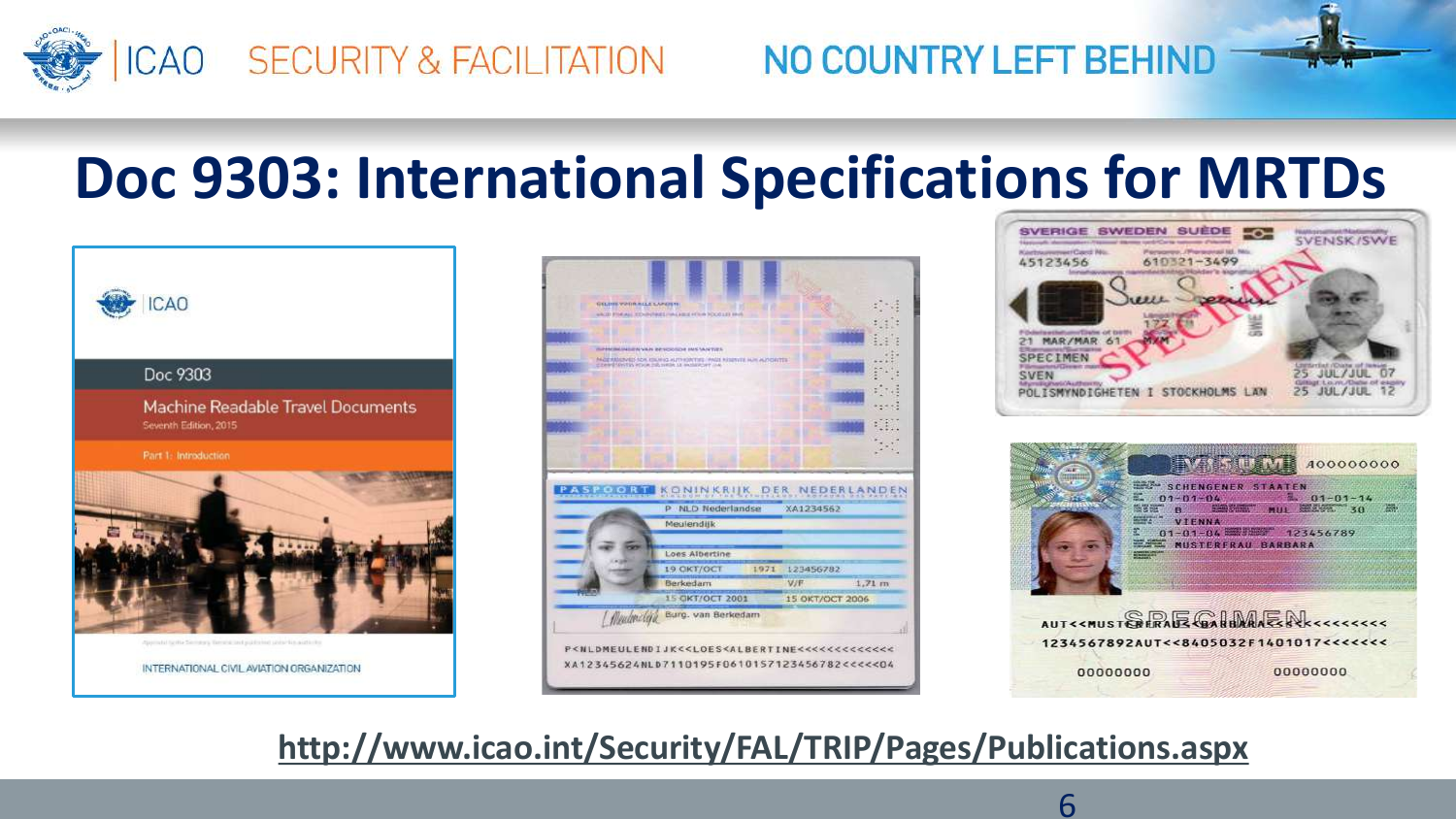



7

## **ePassport or Biometric Passport**

- **ePassports are Machine Readable Passports (MRPs) with a chip (IC)**
- The chip is an additional security feature and does not replace the MRZ
- **Enhances security of the document**

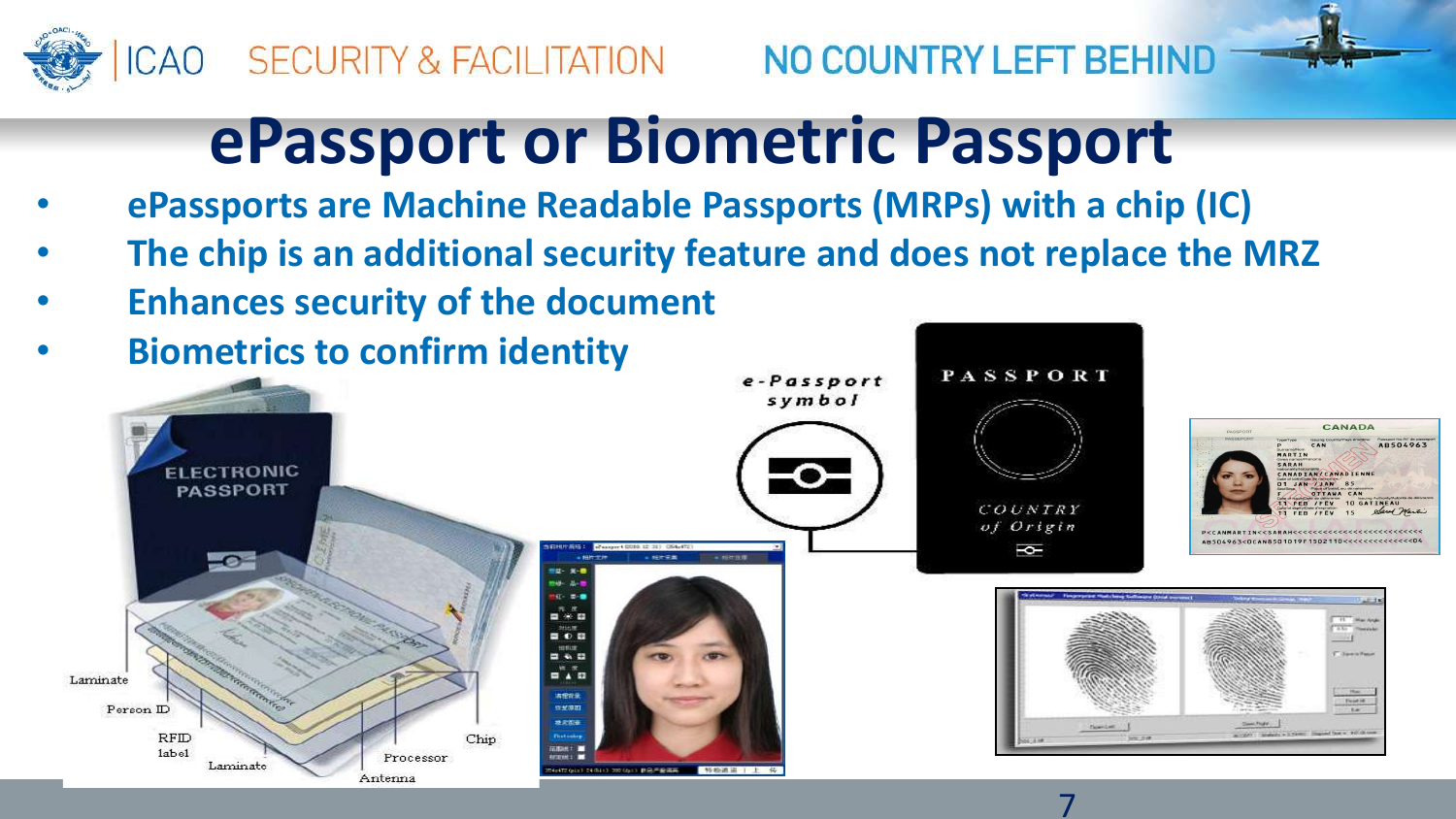

# E-passport & PKD in Africa

- 33 out of 54 States are issuing epassport .
- 7 States are on ICAO PKD

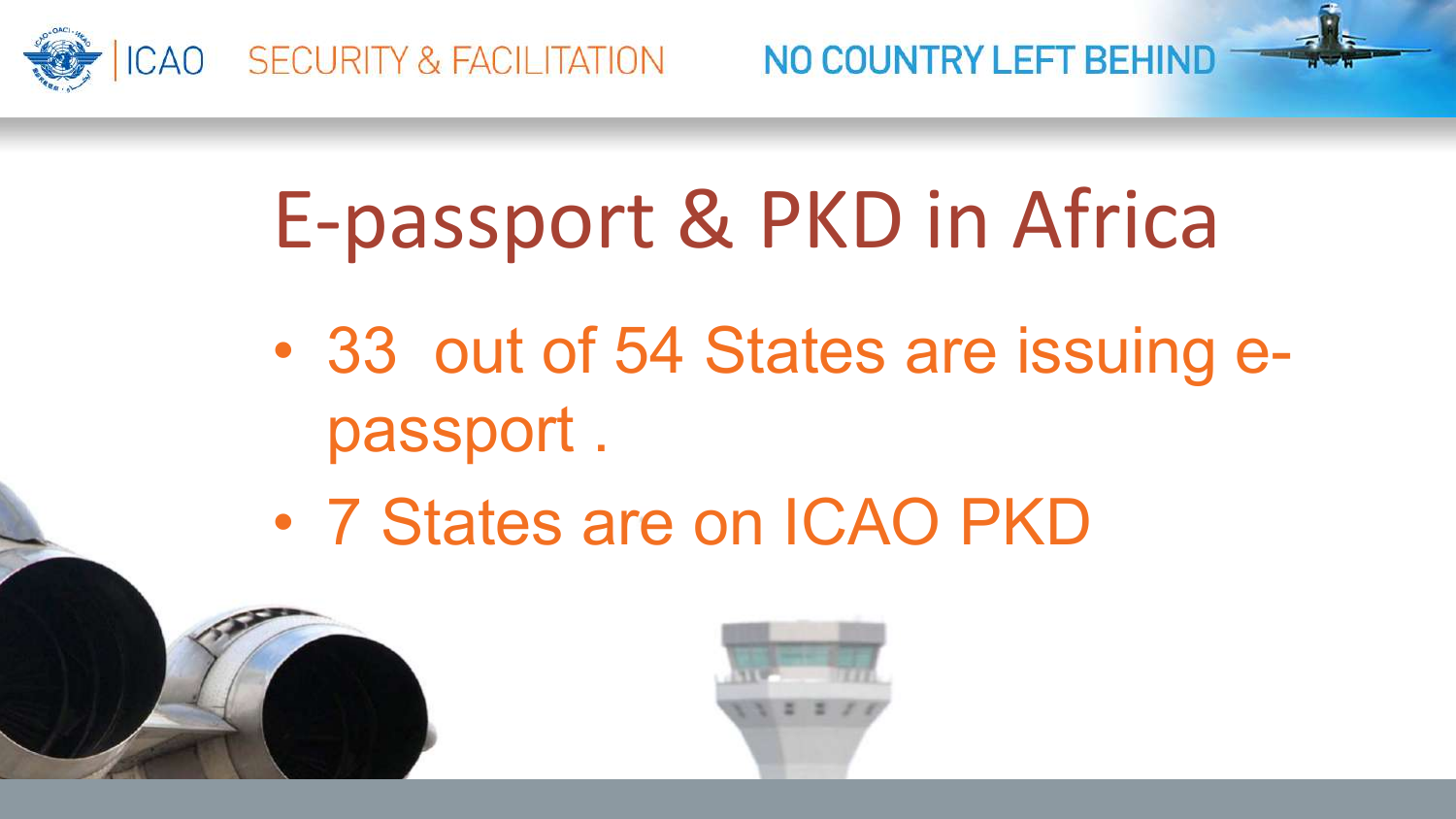

## **ICAO Training Package**

**Control of the Authenticity and Validity of Travel documents at** *Airport Borders – Level I*

#### **Purpose of this four-day course:**

Examine travel documents effectively, allowing border officers to expedite the movement of legitimate travellers while identifying high-risk individuals.

Available in all ICAO Languages



For more information: http://www.icao.int/Training/Pages/TDexam.aspx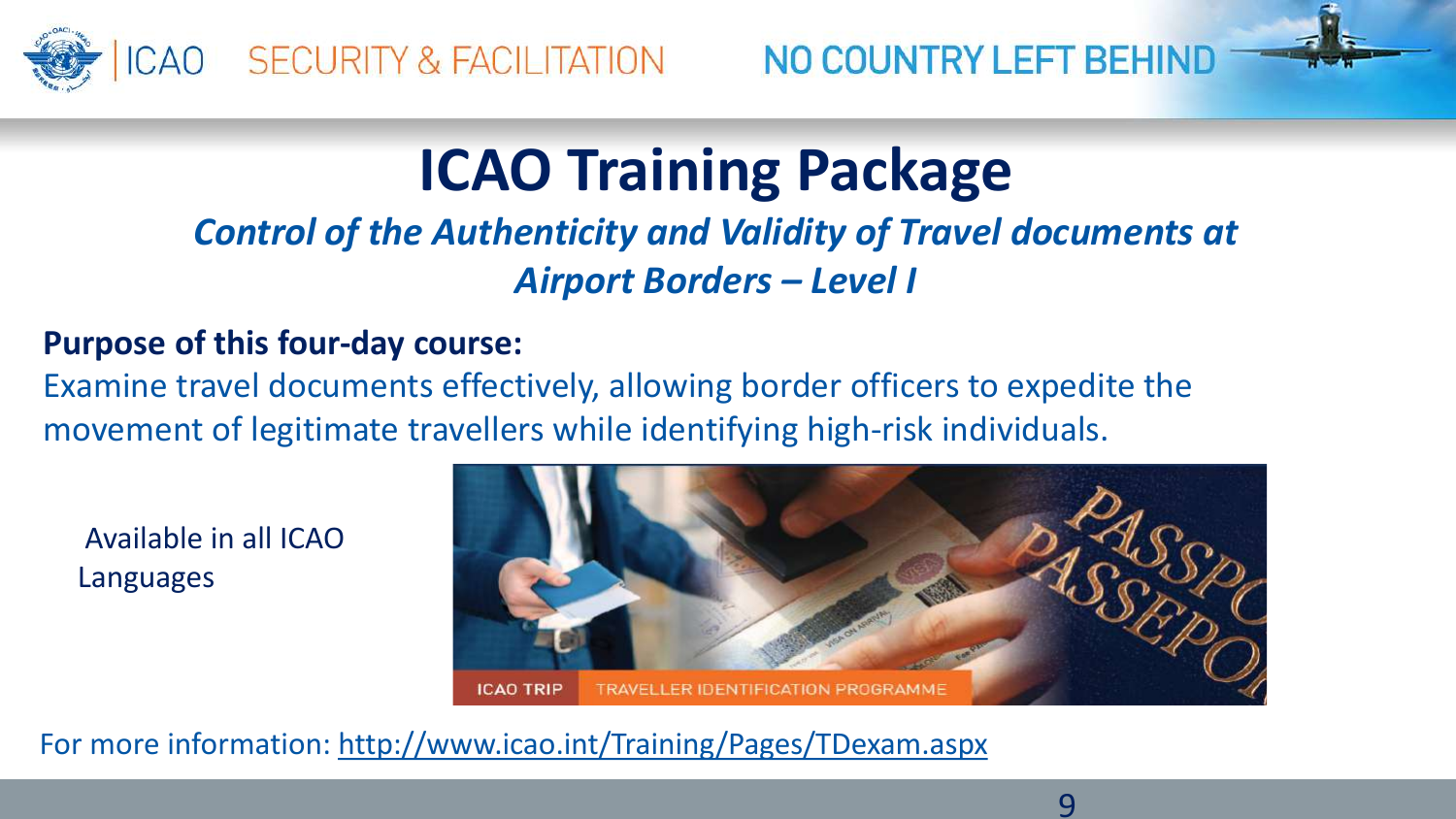

# For any assistance please contact:

# ICAO FAL Section.

Fal@icao.int